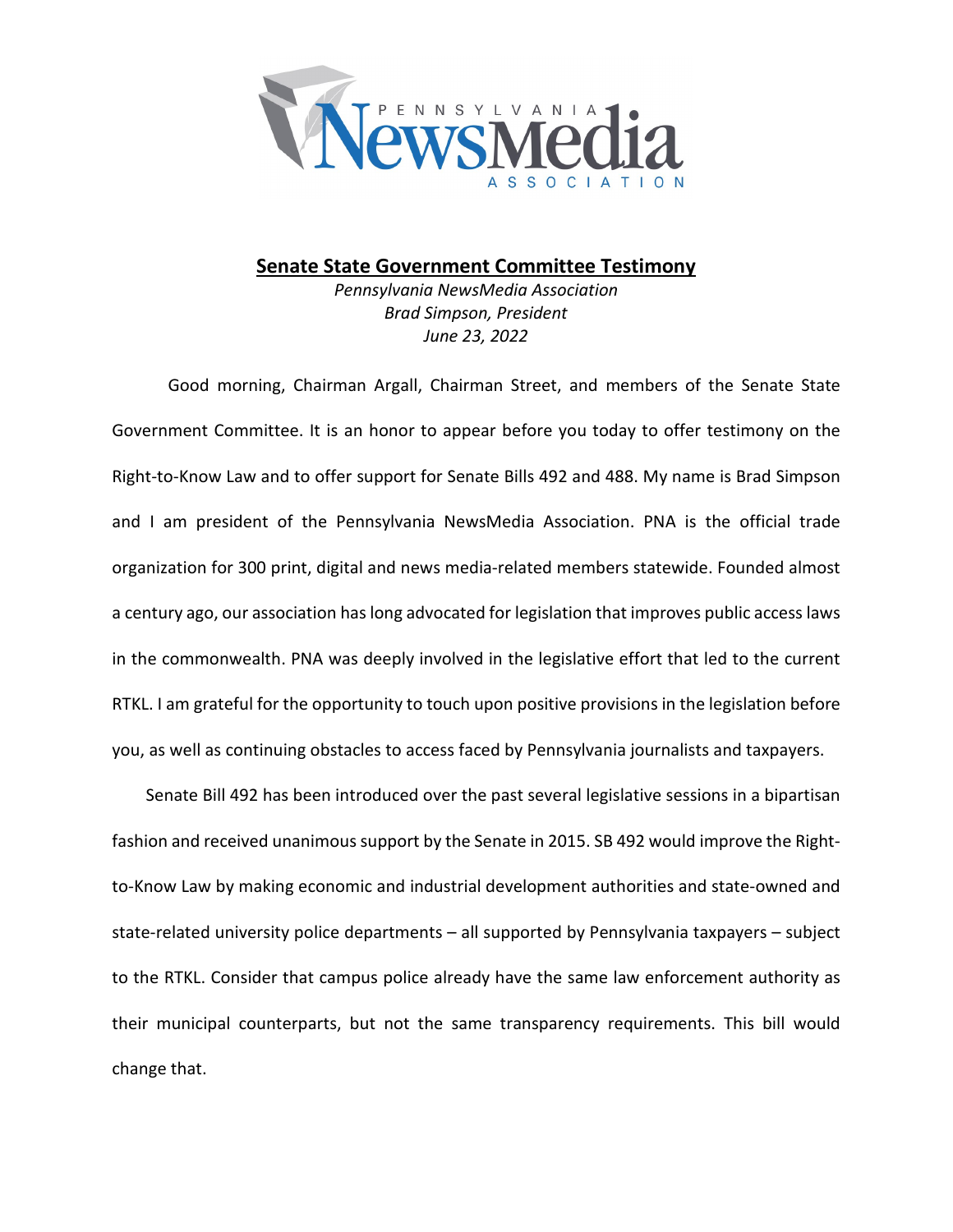Through SB 492, public safety agency time-response logs and police blotters would be defined and made public. Citizens have a right to know about crimes and emergencies happening in their communities and to assess the official response. Additionally, records of volunteer emergency organizations as they relate to contracts with a local government agency would remain accessible under the Right-to-Know Law.

The bill would require that records be provided in the format requested. If a citizen seeks data in a functional, dynamic format used by the agency, it should be provided that way. Agencies have consistently converted electronic databases into static PDFs. This update would be a huge win for taxpayers, who could use data in the same ways as agencies. Ultimately, this would provide taxpayers with a better understanding of public records and the government decisions that flow from them. The bill also makes clear that providing data from an agency database does not constitute creating a record, a standard that the courts have supported.

Essential to SB 492 is its guarantee that Right-to-Know Law exemptions do not apply where other state or federal laws make records expressly public. This is fundamental to public access protections that have been enshrined in other law.

The bill would also limit the application of the criminal and noncriminal investigation exemptions, making access possible based on certain time parameters. Under current law, neither exemption has a temporal limit; once a record is investigative under the current law, it is never public even if the investigation has been closed for decades. That is neither necessary nor appropriate, absent extraordinary circumstances. Taxpayers have a right to know the outcome of government investigations and this bill provides a means of access.

2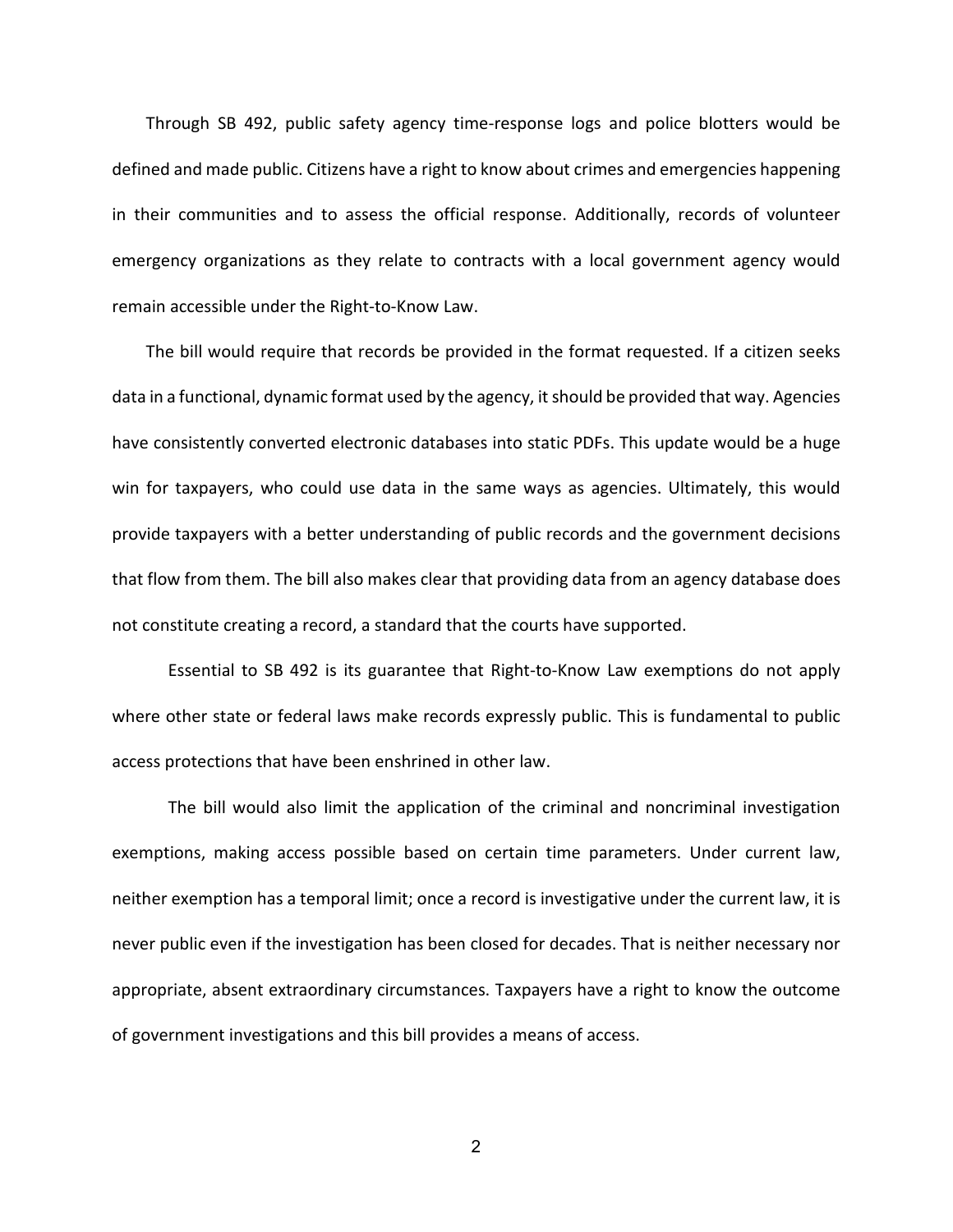It is also important to note that SB 492 provides public access to final safety inspection reports and final agency decisions about noncriminal investigations. This is a critically important update because it allows taxpayers to understand the result of a noncriminal investigation and to access records that provide oversight and accountability for public safety-related inspections that include bridges, nursing homes, day cares, restaurants, and food safety. Access to these records is essential so taxpayers know the safety issues facing their families and communities, take necessary precautions, and gauge public officials' actions in addressing problems. Current law does not guarantee public access to this kind of record, and this bill changes the law for the better.

PNA also supports Senate Bill 488 and its efforts to increase and enhance transparency at Pennsylvania's four state-related universities. Although Lincoln, Penn State, Pitt and Temple are not owned by the commonwealth, they received a combined \$566 million in general support funding from the state's 2021-22 budget, as the Tribune-Review reminded Pennsylvania taxpayers last month. Providing greater and more detailed salary, budget and contract information will familiarize citizens with how institutions spend public dollars and, in turn, how those schools operate. Improved accessibility fosters better accountability.

Such access is neither easily achieved nor sustained. Right-to-Know Law updates are urgent, overdue, and ongoing.

The RTKL has improved government transparency, yet the law's deficiencies have been magnified by the COVID-19 pandemic. Journalists faced numerous issues after the disaster declaration, and in some cases agencies severely limited access to public records or refused to

3